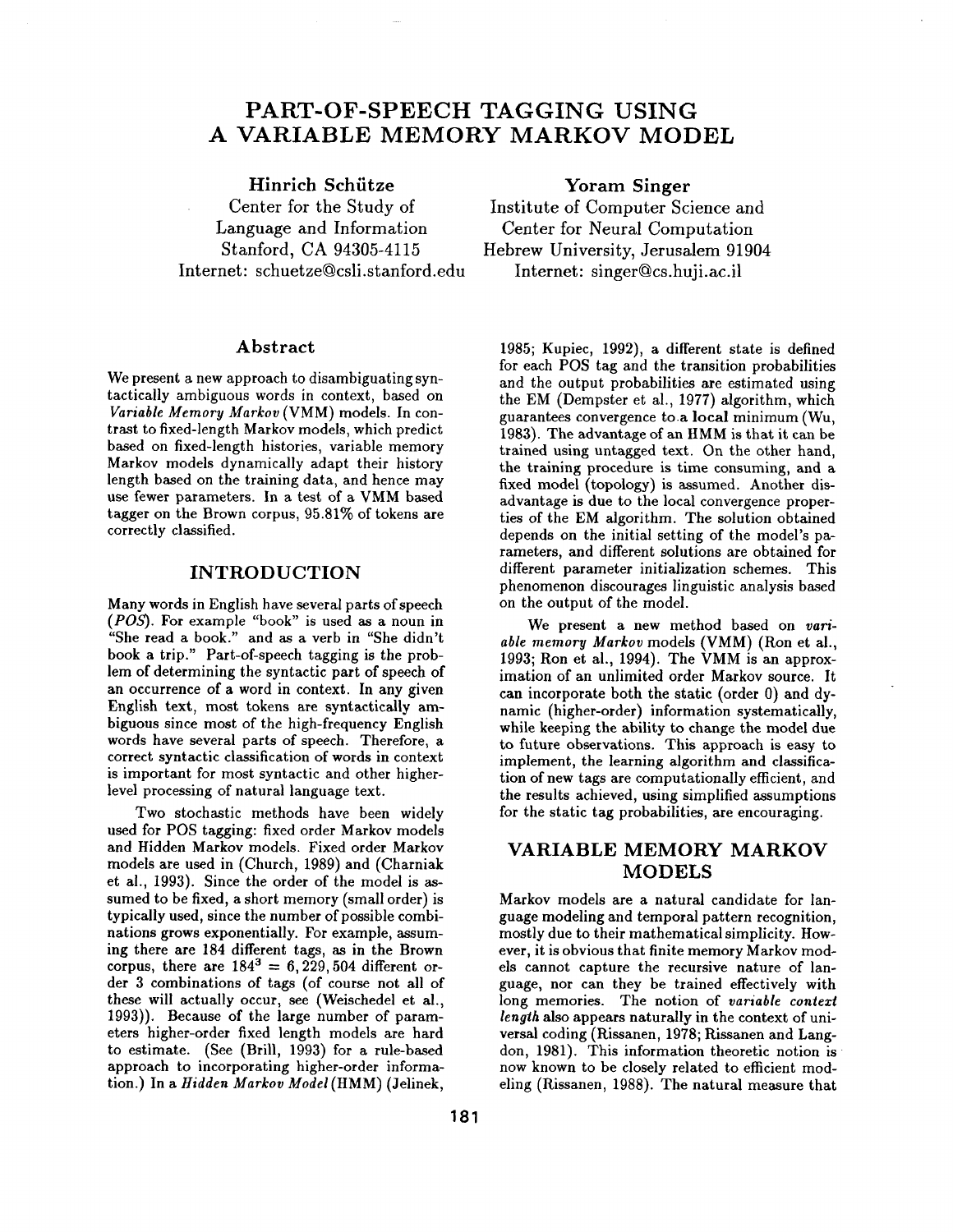appears in information theory is the description length, as measured by the statistical predictability via the Kullback-Leibler (KL) divergence.

The VMM learning algorithm is based on minimizing the statistical prediction error of a Markov model, measured by the instantaneous KL divergence of the following symbols, the current *statistical surprise* of the model. The memory is extended precisely when such a surprise is significant, until the overall statistical prediction of the stochastic model is sufficiently good. For the sake of simplicity, a POS tag is termed a symbol and a sequence of tags is called a string. We now briefly describe the algorithm for learning a variable memory Markov model. See (Ron et al., 1993; Ron et al., 1994) for a more detailed description of the algorithm.

We first introduce notational conventions and define some basic concepts. Let  $\Sigma$  be a finite alphabet. Denote by  $\Sigma^*$  the set of all strings over  $\Sigma$ . A string s, over  $\Sigma^*$  of length n, is denoted by  $s = s_1 s_2 \ldots s_n$ . We denote by **e** the empty string. The length of a string s is denoted by  $|s|$  and the size of an alphabet  $\Sigma$  is denoted by  $|\Sigma|$ . Let *Prefix(s) =*  $s_1 s_2 \ldots s_{n-1}$  denote the longest prefix of a string s, and let *Prefix\*(s)*  denote the set of all prefixes of s, including the empty string. Similarly,  $Suffix(s) = s_2s_3...s_n$ and  $Suffix^*(s)$  is the set of all suffixes of s. A set of strings is called a suffix (prefix) free set if,  $\forall s \in$  $S: S \bigcap Suffix^{\star}(s) = \emptyset$  ( $S \bigcap Prefix^{\star}(s) = \emptyset$ ). We call a probability measure  $P$ , over the strings in  $\Sigma^*$  *proper* if  $P(\mathbf{e}) = 1$ , and for every string s,  $\sum_{\sigma \in \Sigma} P(s\sigma) = P(s)$ . Hence, for every prefix free set *S*,  $\sum_{s \in S} P(s) \leq 1$ , and specifically for every integer  $n \geq 0$ ,  $\sum_{s \in \Sigma^n} P(s) = 1$ .

A prediction suffix tree T over  $\Sigma$ , is a tree of degree  $|\Sigma|$ . The edges of the tree are labeled by symbols from  $\Sigma$ , such that from every internal node there is at most one outgoing edge labeled by each symbol. The nodes of the tree are labeled by pairs  $(s, \gamma_s)$  where s is the string associated with the walk starting from that node and ending in the root of the tree, and  $\gamma_s : \Sigma \to [0,1]$ is the *output probability function* of s satisfying  $\sum_{\sigma \in \Sigma} \gamma_s(\sigma) = 1$ . A prediction suffix tree induces probabilities on arbitrarily long strings in the following manner. The probability that  $T$  generates a string  $w = w_1w_2...w_n$  in  $\Sigma<sup>n</sup>$ , denoted by  $P_T(w)$ , is  $\prod_{i=1}^n \gamma_{s^{i-1}}(w_i)$ , where  $s^0 = e$ , and for  $1 \leq i \leq n-1$ ,  $s^j$  is the string labeling the *deepest* node reached by taking the walk corresponding to  $w_1 \ldots w_i$  starting at the root of T. By definition, a prediction suffix tree induces a proper measure over  $\Sigma^*$ , and hence for every prefix free set of strings  $\{w^1,\ldots,w^m\}, \sum_{i=1}^m P_T(w^i) \leq 1$ , and specifically for  $n \geq 1$ , then  $\sum_{s \in \Sigma^n} P_T(s) = 1$ .

*A Probabilistic Finite Automaton (PFA) A* is a 5-tuple  $(Q, \Sigma, \tau, \gamma, \pi)$ , where Q is a finite set of *n* states,  $\Sigma$  is an *alphabet* of size  $k, \tau : Q \times \Sigma \rightarrow Q$ is the *transition function,*  $\gamma$  :  $Q \times \Sigma \rightarrow [0,1]$  is the *output probability function, and*  $\pi$  :  $Q \rightarrow [0,1]$  is the probability distribution over the *start states.*  The functions  $\gamma$  and  $\pi$  must satisfy the following requirements: for every  $q \in Q, \sum_{\sigma \in \Sigma} \gamma(q, \sigma) =$ 1, and  $\sum_{q \in Q} \pi(q) = 1$ . The probability that A generates a string  $s = s_1 s_2 ... s_n \in \Sigma^n$ <br>is  $P_A(s) = \sum_{g \circ \in \Omega} \pi(q^0) \prod_{i=1}^n \gamma(q^{i-1}, s_i)$ , where  $q^{i+1} = \tau(q^i, s_i)$ .  $\tau$  can be extended to be defined on  $Q \times \Sigma^*$  as follows:  $\tau(q, s_1 s_2 \ldots s_l)$  =  $\tau(\tau(q, s_1 \ldots s_{l-1}), s_l) = \tau(\tau(q, Prefix(s)), s_l).$ The distribution over the states,  $\pi$ , can be replaced by a single start state, denoted by  $\epsilon$  such that  $\tau(\epsilon, s) = \pi(q)$ , where s is the label of the state q. Therefore,  $\pi(\epsilon) = 1$  and  $\pi(q) = 0$  if  $q \neq \epsilon$ .

For POS tagging, we are interested in learning a sub-class of finite state machines which have the following property. Each state in a machine M belonging to this sub-class is labeled by a string of length at most L over  $\Sigma$ , for some  $L > 0$ . The set of strings labeling the states is suffix free. We require that for every two states  $q^1, q^2 \in Q$  and for every symbol  $\sigma \in \Sigma$ , if  $\tau(q^1,\sigma) = q^2$  and  $q^1$ is labeled by a string  $s<sup>1</sup>$ , then  $q<sup>2</sup>$  is labeled by a string  $s^2$  which is a suffix of  $s^1 \cdot \sigma$ . Since the set of strings labeling the states is suffix free, if there exists a string having this property then it is unique. Thus, in order that  $\tau$  be well defined on a given set of string  $S$ , not only must the set be suffix free, but it must also have the property, that for every string s in the set and every symbol  $\sigma$ , there exists a string which is a suffix of  $s\sigma$ . For our convenience, from this point on, if  $q$  is a state in Q then q will also denote the string labeling that state.

A special case of these automata is the case in which Q includes all  $\Sigma^L$  strings of length L. These automata are known as *Markov processes of order L.* We are interested in learning automata for which the number of states,  $n$ , is much smaller than  $|\Sigma|^L$ , which means that few states have long memory and most states have a short one. We refer to these automata as *variable memory Markov*  (VMM) processes. In the case of Markov processes of order L, the identity of the states (i.e. the identity of the strings labeling the states) is known and learning such a process reduces to approximating the output probability function.

Given a sample consisting of m POS tag sequences of lengths  $l_1, l_2, \ldots, l_m$  we would like to find a prediction suffix tree that will have the same statistical properties as the sample and thus can be used to predict the next outcome for sec;uences generated by the same source. At each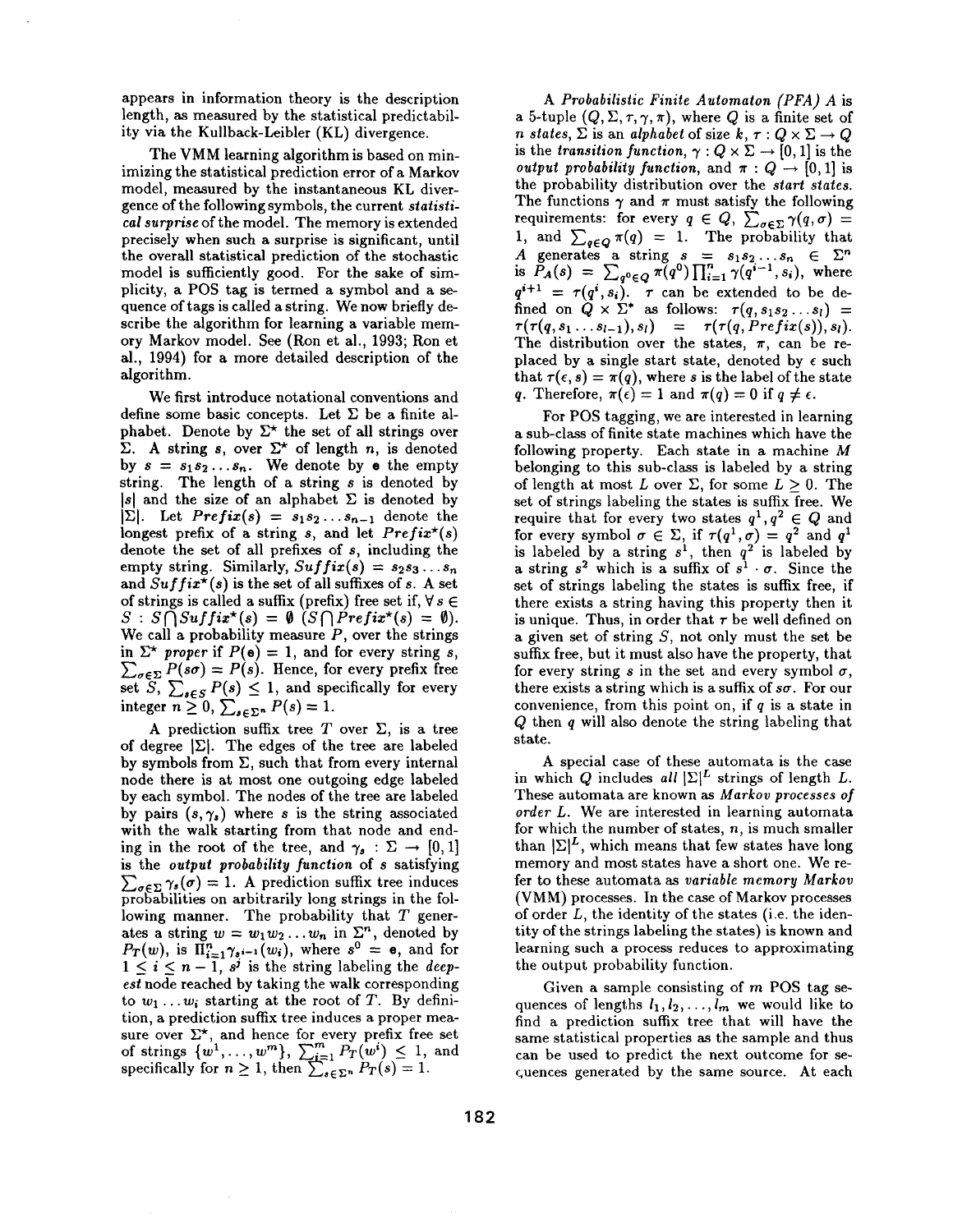stage we can transform the tree into a variable memory Markov process. The key idea is to iteratively build a prediction tree whose probability measure equals the empirical probability measure calculated from the sample.

We start with a tree consisting of a single node and add nodes which we have reason to believe should be in the tree. A node  $\sigma s$ , must be added to the tree if it statistically differs from its parent node s. A natural measure to check the statistical difference is the *relative entropy* (also known as the Kullback-Leibler (KL) divergence) (Kullback, 1959), between the conditional probabilities  $P(\cdot|s)$  and  $P(\cdot|\sigma s)$ . Let X be an observation space and  $P_1, P_2$  be probability measures over X then the KL divergence between  $P_1$  and  $P_2$  is,  $D_{KL}(P_1||P_2) = \sum_{x \in X} P_1(x) \log \frac{P_1(x)}{P_2(x)}$ . In our case, the KL divergence measures how much additional information is gained by using the suffix  $\sigma s$  for prediction instead of the shorter suffix  $s$ . There are cases where the statistical difference is large yet the probability of observing the suffix  $\sigma s$ itself is so small that we can neglect those cases. Hence we weigh the statistical error by the prior probability of observing  $\sigma s$ . The statistical error measure in our case is,

 $Err(\sigma s, s)$  $= P(\sigma s)D_{KL} (P(\cdot|\sigma s)||P(\cdot|s))$  $= P(\sigma s) \sum_{\sigma' \in \Sigma} P(\sigma'|\sigma s) \log$  $= \sum_{\sigma' \in \Sigma} P(\sigma s \sigma') \log \frac{P(\sigma s \sigma')}{P(\sigma') \cdot P(\sigma s')}$ 

Therefore, a node  $\sigma s$  is added to the tree if the statistical difference (defined by  $Err(\sigma s, s)$ ) between the node and its parrent s is larger than a predetermined accuracy  $\epsilon$ . The tree is grown level by level, adding a son of a given leaf in the tree whenever the statistical error is large. The problem is that the requirement that a node statistically differs from its parent node is a necessary condition for belonging to the tree, but is not sufficient. The leaves of a prediction suffix tree must differ from their parents (or they are redundant) but internal nodes might not have this property. Therefore, we must continue testing further potential descendants of the leaves in the tree up to depth L. In order to avoid exponential grow in the number of strings tested, we do not test strings which belong to branches which are reached with small probability. The set of strings, tested at each step, is denoted by S, and can be viewed as a kind of frontier of the growing tree T.

# USING A VMM FOR **POS**  TAGGING

We used a tagged corpus to train a VMM. The syntactic information, i.e. the probability of a spe-

cific word belonging to a tag class, was estimated using *maximum likelihood* estimation from the individual word counts. The states and the transition probabilities of the Markov model were determined by the learning algorithm and tag output probabilities were estimated from word counts (the static information present in the training corpus). The whole structure, for two states, is depicted in Fig. 1.  $S_i$  and  $S_{i+1}$  are strings of tags corresponding to states of the automaton.  $P(t_i|S_i)$ is the probability that tag  $t_i$  will be output by state  $S_i$  and  $P(t_{i+1}|S_{i+1})$  is the probability that the next tag  $t_{i+1}$  is the output of state  $S_{i+1}$ .



Figure 1: The structure of the VMM based POS tagger.

When tagging a sequence of words  $w_{1,n}$ , we want to find the tag sequence  $t_{1,n}$  that is most likely for  $w_{1,n}$ . We can maximize the joint probability of  $w_{1,n}$  and  $t_{1,n}$  to find this sequence:<sup>1</sup>

$$
T(w_{1,n}) = \arg \max_{t_{1,n}} P(t_{1,n}|w_{1,n})
$$
  
= 
$$
\arg \max_{t_{1,n}} \frac{P(t_{1,n},w_{1,n})}{P(w_{1,n})}
$$
  
= 
$$
\arg \max_{t_{1,n}} P(t_{1,n},w_{1,n})
$$

 $P(t_{1,n}, w_{1,n})$  can be expressed as a product of conditional probabilities as follows:

$$
P(t_{1,n}, w_{1,n}) =
$$
  
\n
$$
P(t_1)P(w_1|t_1)P(t_2|t_1, w_1)P(w_2|t_{1,2}, w_1)
$$
  
\n
$$
\dots P(t_n|t_{1,n-1}, w_{1,n-1})P(w_n|t_{1,n}, w_{1,n-1})
$$
  
\n
$$
= \prod_{i=1}^n P(t_i|t_{1,i-1}, w_{1,i-1})P(w_i|t_{1,i}, w_{1,i-1})
$$

With the simplifying assumption that the probability of a tag only depends on previous tags and that the probability of a word only depends on its tags, we get:

$$
P(t_{1,n}, w_{1,n}) = \prod_{i=1}^{n} P(t_i | t_{1,i-1}) P(w_i | t_i)
$$

Given a variable memory Markov model M,  $P(t_i|t_{1,i-1})$  is estimated by  $P(t_i|S_{i-1},M)$  where

<sup>&</sup>lt;sup>1</sup>Part of the following derivation is adapted from (Charniak et al., 1993).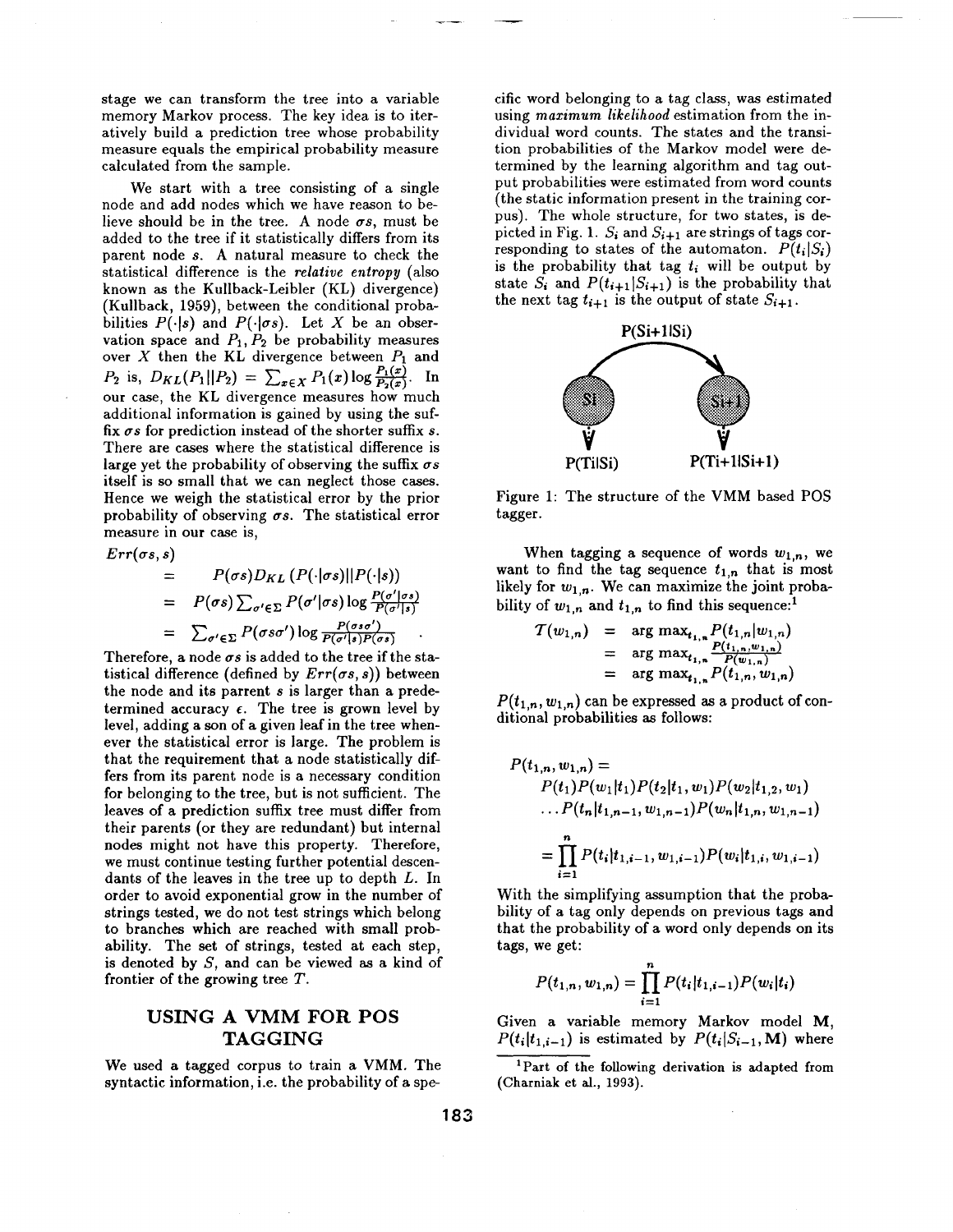$S_i = \tau(\epsilon, t_{1,i})$ , since the dynamics of the sequence are represented by the transition probabilities of the corresponding automaton. The tags  $t_{1,n}$  for a sequence of words  $w_{1,n}$  are therefore chosen according to the following equation using the Viterbi algorithm:

$$
T_{\mathbf{M}}(w_{1,n}) = \arg \max_{t_{1,n}} \prod_{i=1}^{n} P(t_i|S_{i-1}, \mathbf{M}) P(w_i|t_i)
$$

We estimate  $P(w_i|t_i)$  indirectly from  $P(t_i|w_i)$  using Bayes' Theorem:

$$
P(w_i|t_i) = \frac{P(w_i)P(t_i|w_i)}{P(t_i)}
$$

The terms  $P(w_i)$  are constant for a given sequence *wi* and can therefore be omitted from the maximization. We perform a maximum likelihood estimation for  $P(t_i)$  by calculating the relative frequency of  $t_i$  in the training corpus. The estimation of the static parameters  $P(t_i|w_i)$  is described in the next section.

We trained the variable memory Markov model on the Brown corpus (Francis and Kučera, 1982), with every tenth sentence removed (a total of 1,022,462 tags). The four stylistic tag modifiers "FW" (foreign word), "TL" (title), "NC" (cited word), and "HL" (headline) were ignored reducing the complete set of 471 tags to 184 different tags.

The resulting automaton has 49 states: the null state  $(\epsilon)$ , 43 first order states (one symbol long) and 5 second order states (two symbols long). This means that 184-43=141 states were not (statistically) different enough to be included as separate states in the automaton. An analysis reveals two possible reasons. Frequent symbols such as "ABN" ("half", "all", "many" used as prequantifiers, e.g. in "many a younger man") and "DTI" (determiners that can be singular or plural, "any" and "some") were not included because they occur in a variety of diverse contexts or often precede unambiguous words. For example, when tagged as "ABN" "half", "all", and "many" tend to occur before the unambiguous determiners "a", "an" and "the".

Some rare tags were not included because they did not improve the optimization criterion, minimum description length (measured by the KLdivergence). For example, "HVZ\*" ("hasn't") is not a state although a following "- ed" form is always disambiguated as belonging to class "VBN" (past participle). But since this is a rare event, describing all "HVZ\* VBN" sequences separately is cheaper than the added complexity of an automaton with state "HVZ\*". We in fact lost some accuracy in tagging because of the optimization criterion: Several "-ed" forms after forms of "have" were mistagged as "VBD" (past tense).

| transition to          | one-symbol                    | two-symbol           |  |  |  |  |
|------------------------|-------------------------------|----------------------|--|--|--|--|
|                        | state                         | state                |  |  |  |  |
| N <sub>N</sub>         | JJ: 0.45                      | AT JJ: 0.69          |  |  |  |  |
| IN                     | JJ: 0.06                      | AT JJ: 0.004         |  |  |  |  |
| $\overline{\text{IN}}$ | NN: 0.27                      | AT NN: 0.35          |  |  |  |  |
|                        | NN: 0.14                      | AT NN: 0.10          |  |  |  |  |
| $\overline{NN}$        | $\overline{\text{VBN: }0.08}$ | <b>AT VBN: 0.48</b>  |  |  |  |  |
| IN                     | <b>VBN</b> : 0.35             | <b>AT VBN: 0.003</b> |  |  |  |  |
| $\overline{\text{NN}}$ | CC: 0.12                      | JJ CC: 0.04          |  |  |  |  |
| IJ                     | CC: 0.09                      | JJ CC: 0.58          |  |  |  |  |
| VŔ                     | RB: 0.05                      | <b>MD RB: 0.48</b>   |  |  |  |  |
| VBN                    | RB: 0.08                      | $MD$ RB: $0.0009$    |  |  |  |  |

Table 1: States for which the statistical prediction is significantly different when using a longer suffix for prediction. Those states are identified automatically by the VMM learning algorithm. A better prediction and classification of POS-tags is achieved by adding those states with only a small increase in the computation time.

The two-symbol states were "AT JJ", "AT NN", "AT VBN", "JJ CC", and "MD RB" (article adjective, article noun, article past participle, adjective conjunction, modal adverb). Table 1 lists two of the largest differences in transition probabilities for each state. The varying transition probabilities are based on differences between the syntactic constructions in which the two competing states occur. For example, adjectives after articles ("AT JJ") are almost always used attributively which makes a following preposition impossible and a following noun highly probable, whereas a predicative use favors modifying prepositional phrases. Similarly, an adverb preceded by a modal ("MD RB") is followed by an infinitive ("VB") half the time, whereas other adverbs occur less often in pre-infinitival position. On the other hand, a past participle is virtually impossible after *"MD* RB" whereas adverbs that are not preceded by modals modify past participles quite often.

While it is known that Markov models of order 2 give a slight improvement over order-1 models (Charniak et al., 1993), the number of parameters in our model is much smaller than in a full order-2 Markov model  $(49*184 = 9016$  vs.  $184*184*184 =$ 6,229,504).

## **ESTIMATION OF THE STATIC PARAMETERS**

We have to estimate the conditional probabilities  $P(t^i|w^j)$ , the probability that a given word  $w^j$  will appear with tag *t*<sup>*i*</sup>, in order to compute the static parameters  $P(w^j|t^i)$  used in the tagging equations described above. A first approximation would be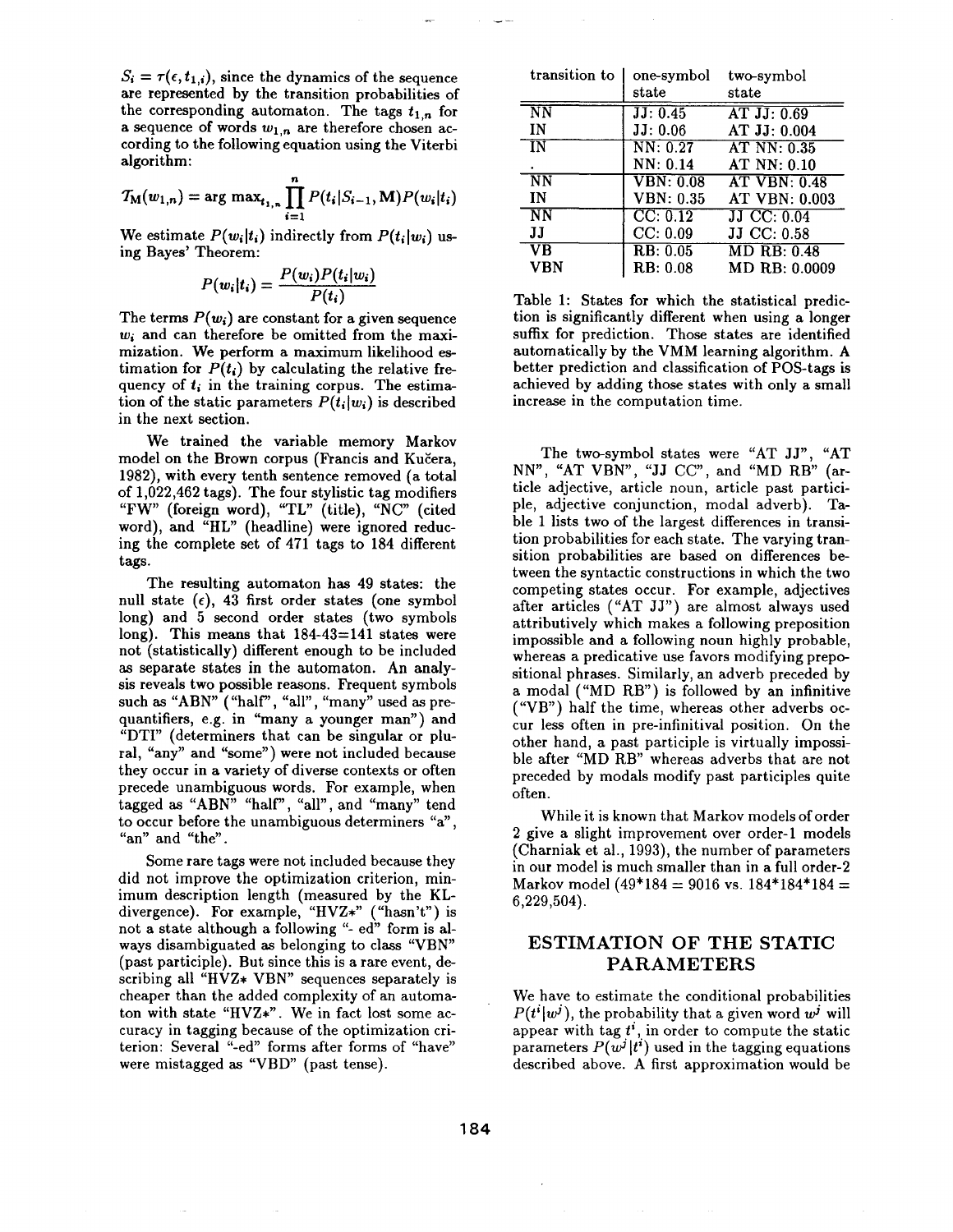to use the maximum likelihood estimator:

$$
P(t^i|w^j) = \frac{C(t^i, w^j)}{C(w^j)}
$$

where  $C(t^i, w^j)$  is the number of times  $t^i$  is tagged as  $w^j$  in the training text and  $C(w^j)$  is the number of times  $w^j$  occurs in the training text. However, some form of smoothing is necessary, since any new text will contain new words, for which  $C(w^{j})$  is zero. Also, words that are rare will only occur with some of their possible parts of speech in the training text. One solution to this problem is Good-Turing estimation:

$$
P(t^i|w^j) = \frac{C(t^i, w^j) + 1}{C(w^j) + I}
$$

where  $I$  is the number of tags,  $184$  in our case. It turns out that Good-Turing is not appropriate for our problem. The reason is the distinction between closed-class and open-class words. Some syntactic classes like verbs and nouns are productive, others like articles are not. As a consequence, the probability that a new word is an article is zero, whereas it is high for verbs and nouns. We need a smoothing scheme that takes this fact into account.

Extending an idea in (Charniak et al., 1993), we estimate the probability of *tag conversion* to find an adequate smoothing scheme. Open and closed classes differ in that words often add a tag from an open class, but rarely from a closed class. For example, a word that is first used as a noun will often be used as a verb subsequently, but closed classes such as possessive pronouns ("my", "her", "his") are rarely used with new syntactic categories after the first few thousand words of the Brown corpus. We only have to take stock of these "tag conversions" to make informed predictions on new tags when confronted with unseen text. Formally, let  $W_l^{i, -k}$  be the set of words that have been seen with  $t^i$ , but not with  $t^k$  in the training text up to word  $w_l$ . Then we can estimate the probability that a word with tag  $t^i$  will later be seen with tag  $t^k$  as the proportion of words allowing tag  $t^i$  but not  $t^k$  that later add  $t^k$ :

$$
P_{lm}(i \to k) =
$$
  
\n
$$
\frac{|{n|l
$$

This formula also applies to words we haven't seen so far, if we regard such words as having occurred with a special tag "U" for "unseen". (In this case,  $W^{U,\neg k}_{i}$  is the set of words that haven't occurred up to *l.*)  $P_{lm}(U \rightarrow k)$  then estimates the probability that an unseen word has tag  $t^k$ . Table 2 shows the estimates of tag conversion we derived from our training text for  $l = 1022462 - 100000$ ,  $m =$ 

1022462, where 1022462 is the number of words in the training text. To avoid sparse data problems we assumed zero probability for types of tag conversion with less than 100 instances in the training set.

| tag conversion        | estimated probability |
|-----------------------|-----------------------|
| $U \rightarrow NN$    | 0.29                  |
| $U \rightarrow JJ$    | 0.13                  |
| $U \rightarrow NNS$   | 0.12                  |
| $U \rightarrow NP$    | 0.08                  |
| $U \rightarrow VBD$   | 0.07                  |
| $U \rightarrow VBG$   | 0.07                  |
| $U \rightarrow VBN$   | 0.06                  |
| $U \rightarrow VB$    | 0.05                  |
| $U \rightarrow RB$    | 0.05                  |
| $U \rightarrow V B Z$ | 0.01                  |
| $U \rightarrow NP\$   | 0.01                  |
| $VBD \rightarrow VBN$ | 0.09                  |
| $VBN \rightarrow VBD$ | 0.05                  |
| $VB \rightarrow NN$   | $0.05\,$              |
| $NN \rightarrow VR$   | $0.01\,$              |

|  |  | Table 2: Estimates for tag conversion |
|--|--|---------------------------------------|
|  |  |                                       |

Our smoothing scheme is then the following heuristic modification of Good-Turing:

$$
P(t^i|w^j) = \frac{C(t^i, w^j) + \sum_{k_1 \in T_j} P_{lm}(k_1 \to i)}{C(w^j) + \sum_{k_1 \in T_j, k_2 \in T} P_{lm}(k_1 \to k_2)}
$$

where  $T_i$  is the set of tags that  $w^j$  has in the training set and  $T$  is the set of all tags. This scheme has the following desirable properties:

- As with Good-Turing, smoothing has a small effect on estimates that are based on large counts.
- The difference between closed-class and openclass words is respected: The probability for conversion to a closed class is zero and is not affected by smoothing.
- Prior knowledge about the probabilities of conversion to different tag classes is incorporated. For example, an unseen word  $w^j$  is five times as likely to be a noun than an adverb. Our estimate for  $P(t^i|w^j)$  is correspondingly five times higher for "NN" than for "RB".

#### ANALYSIS OF RESULTS

Our result on the test set of 114392 words (the tenth of the Brown corpus not used for training) was 95.81%. Table 3 shows the 20 most frequent errors.

Three typical examples for the most common error (tagging nouns as adjectives) are "Communist", "public" and "homerun" in the following sentences.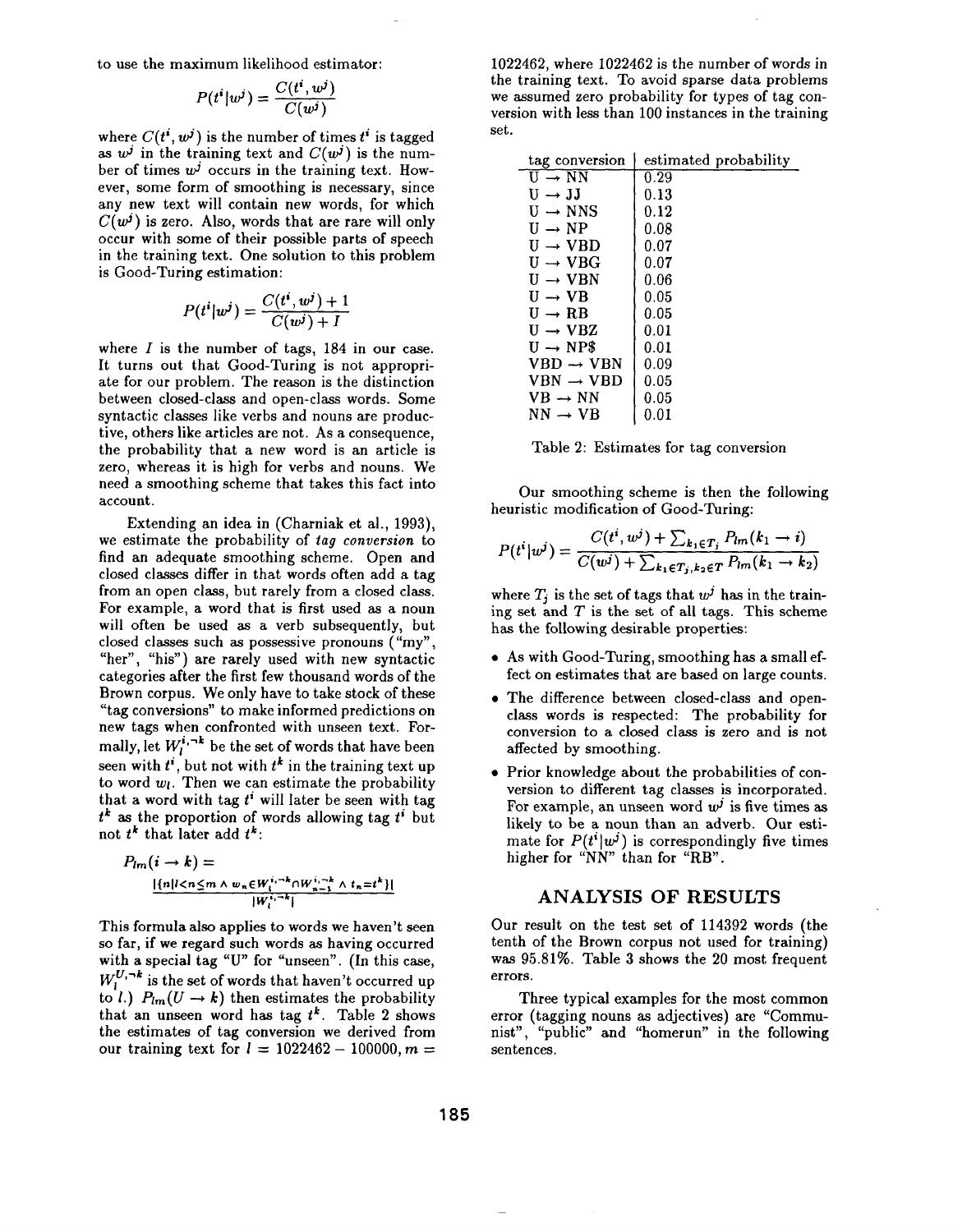| VMM:<br>correct:          | IJ               | <b>VBN</b> | NN                                     | <b>VBD</b>       | IN               | CS  | NP  | RP  | QL | RB | <b>VB</b> | <b>VBG</b> |
|---------------------------|------------------|------------|----------------------------------------|------------------|------------------|-----|-----|-----|----|----|-----------|------------|
| NN                        | 259              |            |                                        |                  |                  |     | 102 | 100 |    |    | 69        | 66         |
| $\overline{\text{VBD}}$   |                  | 228        |                                        |                  |                  |     |     |     |    |    |           |            |
| <b>NNS</b>                |                  |            | $\overline{2}\overline{2}\overline{7}$ |                  |                  |     |     |     |    |    |           |            |
| VBN                       |                  |            |                                        | $\overline{219}$ |                  |     |     |     |    |    |           |            |
| IJ                        |                  |            | 165                                    |                  |                  |     |     |     |    | 71 |           |            |
| $\rm{V}\rm{B}$            |                  |            | 142                                    |                  |                  |     |     |     |    |    |           |            |
| $\overline{\text{CS}}$    |                  |            |                                        |                  | $\overline{1}12$ |     |     |     |    |    |           |            |
| $\overline{\text{NP}}$    | $\overline{110}$ |            | 194                                    |                  |                  |     |     |     |    |    |           |            |
| ĪΝ                        |                  |            |                                        |                  |                  | 103 |     |     |    |    |           |            |
| $\overline{\mathrm{VBG}}$ |                  |            | 94                                     |                  |                  |     |     |     |    |    |           |            |
| $R$ B                     | $\overline{63}$  |            |                                        |                  | 63               |     |     |     | 76 |    |           |            |
| $\overline{\text{QL}}$    |                  |            |                                        |                  |                  |     |     |     |    | 64 |           |            |

Table 3: Most common errors.

- the Cuban fiasco and the Communist military victories in Laos
- to increase public awareness of the movement
- the best homerun hitter

The words "public" and "communist" can be used as adjectives or nouns. Since in the above sentences an adjective is syntactically more likely, this was the tagging chosen by the VMM. The noun "homerun" didn't occur in the training set, therefore the priors for unknown words biased the tagging towards adjectives, again because the position is more typical of an adjective than of a noun.

Two examples of the second most common error (tagging past tense forms ("VBD") as past participles ("VBN")) are "called" and "elected" in the following sentences:

- the party called for government operation of all utilities
- When I come back here after the November election you'll think, you're my man  $-$  elected.

Most of the VBD/VBN errors were caused by words that have a higher prior for "VBN" so that in a situation in which both forms are possible according to local syntactic context, "VBN" is chosen. More global syntactic context is necessary to find the right tag "VBD" in the first sentence. The second sentence is an example for one of the tagging mistakes in the Brown corpus, "elected" is clearly used as a past participle, not as a past tense form.

#### Comparison with other Results

Charniak et al.'s result of 95.97% (Charniak et al., 1993) is slightly better than ours. This difference is probably due to the omission of rare tags that permit reliable prediction of the following tag (the case of "HVZ\*" for "hasn't").

Kupiec achieves up to 96.36% correctness (Kupiec, 1992), without using a tagged corpus for training as we do. But the results are not easily comparable with ours since a lexicon is used that lists only possible tags. This can result in increasing the error rate when tags are listed in the lexicon that do not occur in the corpus. But it can also decrease the error rate when errors due to bad tags for rare words are avoided by looking them up in the lexicon. Our error rate on words that do not occur in the training text is 57%, since only the general priors are used for these words in decoding. This error rate could probably be reduced substantially by incorporating outside lexical information.

#### DISCUSSION

While the learning algorithm of a VMM is efficient and the resulting tagging algorithm is very simple, the accuracy achieved is rather moderate. This is due to several reasons. As mentioned in the introductory sections, any finite memory Markov model cannot capture the recursive nature of natural language. The VMM can accommodate longer statistical dependencies than a traditional full-order Markov model, but due to its Markovian nature long-distance statistical correlations are neglected. Therefore, a VMM based tagger can be used for pruning many of the tagging alternatives using its prediction probability, but not as a complete tagging system. Furthermore, the VMM power can be better utilized in low level language processing tasks such as cleaning up corrupted text as demonstrated in (Ron et al., 1993).

We currently investigate other stochastic models that can accommodate long distance statistical correlation (see (Singer and Tishby, 1994) for preliminary results). However, there are theoretical clues that those models are much harder to learn (Kearns et al., 1993), including HMM based models (Abe and Warmuth, 1992).